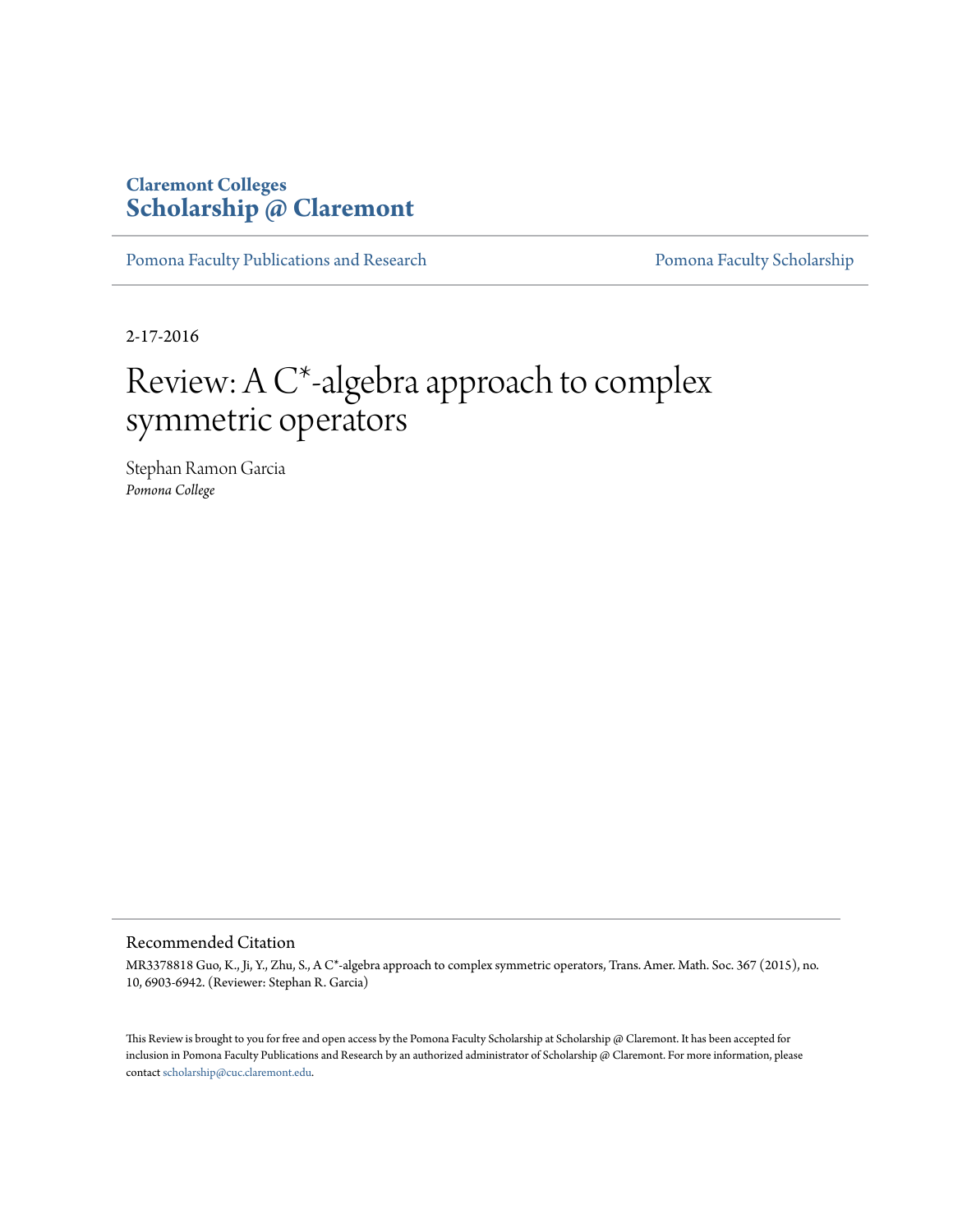**MathSciNet Mathematical Reviews** [Previous](/mathscinet/pdf/3403897.pdf?mx-pid=3378818&pg1=RVRI&pg3=authreviews&s1=726101&vfpref=html&r=2) [Up](/mathscinet/search/publications.html?mx-pid=3378818&pg1=RVRI&pg3=authreviews&s1=726101&vfpref=html&r=1) [Next](/mathscinet/pdf/3309359.pdf?mx-pid=3378818&pg1=RVRI&pg3=authreviews&s1=726101&vfpref=html&r=4)

**AMERICAN MATHEMATICAL SOCIETY** 

[From References: 2](/mathscinet/search/publications.html?refcit=3378818&loc=refcit) [From Reviews: 1](/mathscinet/search/publications.html?revcit=3378818&loc=revcit)

MR3378818 (Review) 47C10 [47A45 47A58 47B37](/mathscinet/search/mscdoc.html?code=47C10%2C%2847A45%2C47A58%2C47B37%29) [Guo, Kunyu](/mathscinet/search/publications.html?pg1=IID&s1=336678) [\[Guo, Kun Yu\]](/mathscinet/search/publications.html?pg1=IID&s1=336678) [\(PRC-FUDAN-SM\)](/mathscinet/search/institution.html?code=PRC_FUDAN_SM); [Ji, Youqing](/mathscinet/search/publications.html?pg1=IID&s1=606297) [\[Ji, You Qing\]](/mathscinet/search/publications.html?pg1=IID&s1=606297) [\(PRC-JIL\)](/mathscinet/search/institution.html?code=PRC_JIL); [Zhu, Sen](/mathscinet/search/publications.html?pg1=IID&s1=856900) [\(PRC-JIL\)](/mathscinet/search/institution.html?code=PRC_JIL) A  $C^*$ -algebra approach to complex symmetric operators. (English summary) [Trans. Amer. Math. Soc.](/mathscinet/search/journaldoc.html?&cn=Trans_Amer_Math_Soc) 367 (2015), [no. 10,](/mathscinet/search/publications.html?pg1=ISSI&s1=334826) 6903–6942.

This paper not only answers several open questions about complex symmetric operators but also provides a number of new tools and ideas for their study. Let  $\mathcal H$  denote a separable complex Hilbert space. A conjugate-linear map  $C: \mathcal{H} \to \mathcal{H}$  is called a conjugation if  $C^2 = I$  and  $\langle Cx, Cy \rangle = \langle y, x \rangle$  for all  $x, y \in \mathcal{H}$ . A bounded linear operator T on H is a complex symmetric operator if  $T = CT^*C$ .

For a fixed  $H$ , let CSO denote the set of all complex symmetric operators on  $H$ ; note that  $T \in CSO$  if and only if there is a conjugation C on H so that  $T = CT^*C$ . The norm closure problem for complex symmetric operators [S. R. Garcia and W. R. Wogen, J. Funct. Anal. 257 (2009), no. 4, 1251–1260; [MR2535469\]](/mathscinet/pdf/2535469.pdf) asked whether or not CSO is norm closed in  $\mathcal{B}(\mathcal{H})$ ; let  $\overline{\text{CSO}}$  denote the closure of CSO with respect to the operator norm. In [Proc. Amer. Math. Soc. 140 (2012), no. 5, 1705–1708; [MR2869154](/mathscinet/search/publications.html?fmt=pdf&pg1=MR&s1=2869154)], S. Zhu, C. G. Li and Y. Q. Ji demonstrated that the Kakutani shift, which is not complex symmetric, belongs to CSO. Shortly thereafter, Garcia and Poore [Proc. Amer. Math. Soc. 141 (2013), no. 2, 549; [MR2996959\]](/mathscinet/search/publications.html?fmt=pdf&pg1=MR&s1=2996959) obtained another example of an operator in  $\overline{\text{CSO}}\setminus\text{CSO}.$ 

A unilateral weighted shift T with nonzero weights  $\{\alpha_k\}_{k=1}^{\infty}$  is approximately Kakutani if for each  $n \geq 1$  and  $\epsilon > 0$  there exists  $N \in \mathbb{N}$  so that  $0 < |\alpha_n| < \epsilon$  and so that

$$
1 \le k \le n \quad \Longrightarrow \quad \left| |\alpha_k| - |\alpha_{N-k}| \right| < \epsilon.
$$

This concept was introduced by Garcia and Poore in [J. Funct. Anal. 264 (2013), no. 3, 691–712; [MR3003733](/mathscinet/search/publications.html?fmt=pdf&pg1=MR&s1=3003733)], where they conjectured that every irreducible weighted shift in CSO is approximately Kakutani. Among many other things, this paper provides a positive resolution to this conjecture. To do this, the authors introduce a variety of C<sup>\*</sup>-algebraic techniques to the study of complex symmetric operators and their relatives.

A crucial observation is that if  $T \in \overline{\text{CSO}}$ , then in many important cases T is actually a small *compact* perturbation of an operator in CSO. Given a subset  $\mathcal{E}$  of  $\mathcal{B}(\mathcal{H})$ , let  $\overline{\mathcal{E}}^c$ denote the *compact closure* of  $\mathcal{E}$ . This is the set of all  $A \in \mathcal{B}(\mathcal{H})$  for which given any  $\epsilon$ 0 there is a compact K with  $||K|| < \epsilon$  and  $A + K \in \mathcal{E}$ . The authors consider the question of whether  $\overline{\text{CSO}}$  and  $\overline{\text{CSO}}^c$  coincide and they provide positive answers for several special classes of operators.

We say that  $A \in \mathcal{B}(\mathcal{H})$  is called a *transpose* of T if  $A = CT^*C$  for some conjugation C on  $H$ . Representing A and T with respect to an orthonormal basis of  $H$ , each of whose elements is fixed by  $C$ , confirms that the operator transpose is a simple generalization of the corresponding concept for matrices. We say that  $T$  is  $UET$  if  $T$  is unitarily equivalent to  $T<sup>t</sup>$  (any two transposes are unitarily equivalent, so there is no ambiguity here). This concept was introduced by Garcia and J. E. Tener [J. Operator Theory 68 (2012), no. 1, 179–203; [MR2966041](/mathscinet/search/publications.html?fmt=pdf&pg1=MR&s1=2966041)]. One result of the authors here is a canonical decomposition of essentially normal operators that are UET. As a natural extension, we say that T is  $A U E T$  if T is approximately unitarily equivalent to  $T<sup>t</sup>$ . The authors provide the following important connection: if  $C^*(T)$  contains no nonzero compact operators, then  $T \in \overline{CSO}$  if and only if T is AUET.

An operator T is g-normal if it satisfies  $||p(T^*,T)|| = ||\tilde{p}(T,T^*)||$  for any polynomial p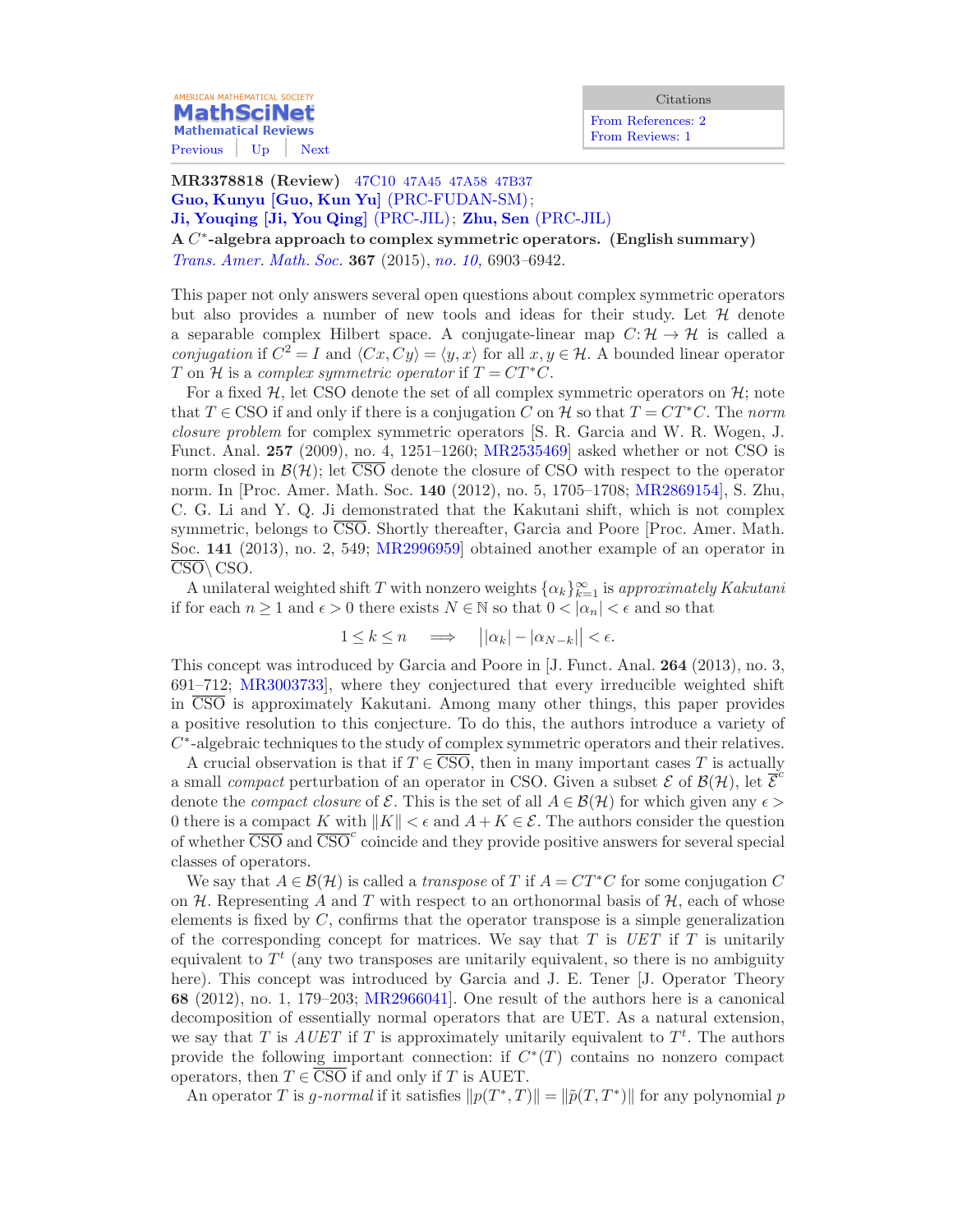in two free variables, in which  $\tilde{p}(x, y)$  is obtained from  $p(x, y)$  by conjugating each coefficient. If T is a complex symmetric operator, then T is q-normal  $[S, R, G, Z]$ . and D. Timotin, Proc. Amer. Math. Soc. 142 (2014), no. 5, 1749–1756; [MR3168480\]](/mathscinet/search/publications.html?fmt=pdf&pg1=MR&s1=3168480). The norm limit of g-normal operators is g-normal, so each operator in  $\overline{CSO}$  is g-normal. Is every g-normal operator on H in  $\overline{\text{CSO}}$ ? The authors show that this is not the case, although the situation is more interesting than it seems. For instance, if  $C^*(T)$  does not contain a nonzero compact operator, then  $T \in \overline{CSO}$  if and only if T is g-normal.

The authors prove that

### $\text{CSO} \subset \overline{\text{CSO}} \cup \text{UET} \subset \text{AUET} \subset q\text{-normal operators}$

and that each inclusion is proper. The main results of the paper concern the relations among these classes and they provide many illuminating examples. For certain classes of operators (e.g., weighted shifts, essentially normal operators) the authors go much further and obtain decompositions for these operators. There is much more in this paper than can be described in a brief summary. It is certainly bound to be one of the more influential articles on the subject of complex symmetric operators and their relatives. [Stephan R. Garcia](/mathscinet/search/publications.html?pg1=IID&s1=726101)

#### References

- 1. William Arveson, An invitation to  $C^*$ -algebras, Springer-Verlag, New York, 1976. Graduate Texts in Mathematics, No. 39. MR0512360 (58 #23621) [MR0512360](/mathscinet/pdf/512360.pdf?pg1=MR&s1=0512360&loc=fromreflist)
- 2. Jeffrey L. Boersema, The range of united K-theory, J. Funct. Anal. 235 (2006), no. 2, 701–718, DOI 10.1016/j.jfa.2005.12.012. MR2225467 (2007a:46077) [MR2225467](/mathscinet/pdf/2225467.pdf?pg1=MR&s1=2225467&loc=fromreflist)
- 3. I. Chalendar, E. Fricain, and D. Timotin, On an extremal problem of Garcia and Ross, Oper. Matrices 3 (2009), no. 4, 541–546, DOI 10.7153/oam-03-31. MR2597679 (2011b:30130) [MR2597679](/mathscinet/pdf/2597679.pdf?pg1=MR&s1=2597679&loc=fromreflist)
- 4. Nicolas Chevrot, Emmanuel Fricain, and Dan Timotin, The characteristic function of a complex symmetric contraction, Proc. Amer. Math. Soc. 135 (2007), no. 9, 2877– 2886 (electronic), DOI 10.1090/S0002-9939-07-08803-X. MR2317964 (2008c:47025) [MR2317964](/mathscinet/pdf/2317964.pdf?pg1=MR&s1=2317964&loc=fromreflist)
- 5. Joseph A. Cima, Stephan Ramon Garcia, William T. Ross, and Warren R. Wogen, Truncated Toeplitz operators: spatial isomorphism, unitary equivalence, and similarity, Indiana Univ. Math. J. 59 (2010), no. 2, 595–620, DOI 10.1512/iumj.2010.59.4097. MR2648079 (2011i:47035) [MR2648079](/mathscinet/pdf/2648079.pdf?pg1=MR&s1=2648079&loc=fromreflist)
- 6. Joseph A. Cima, William T. Ross, and Warren R. Wogen, Truncated Toeplitz operators on finite dimensional spaces, Oper. Matrices 2 (2008), no. 3, 357–369, DOI 10.7153/oam-02-21. MR2440673 (2009e:47047) [MR2440673](/mathscinet/pdf/2440673.pdf?pg1=MR&s1=2440673&loc=fromreflist)
- 7. A. Connes, A factor not anti-isomorphic to itself, Ann. Math. (2) 101 (1975), 536–554. MR0370209 (51 #6438) [MR0370209](/mathscinet/pdf/370209.pdf?pg1=MR&s1=0370209&loc=fromreflist)
- 8. Alain Connes, Sur la classification des facteurs de type II (French, with English summary), C. R. Acad. Sci. Paris Sér. A-B 281 (1975), no. 1, Aii, A13–A15. MR0377534 (51 #13706) [MR0377534](/mathscinet/pdf/377534.pdf?pg1=MR&s1=0377534&loc=fromreflist)
- 9. John B. Conway, A course in functional analysis, 2nd ed., Graduate Texts in Mathematics, vol. 96, Springer-Verlag, New York, 1990. MR1070713 (91e:46001) [MR1070713](/mathscinet/pdf/1070713.pdf?pg1=MR&s1=1070713&loc=fromreflist)
- 10. Kenneth R. Davidson, C<sup>\*</sup>-algebras by example, Fields Institute Monographs, vol. 6, American Mathematical Society, Providence, RI, 1996. MR1402012 (97i:46095) [MR1402012](/mathscinet/pdf/1402012.pdf?pg1=MR&s1=1402012&loc=fromreflist)
- 11. Ronald G. Douglas, Banach algebra techniques in operator theory, 2nd ed., Graduate Texts in Mathematics, vol. 179, Springer-Verlag, New York, 1998. MR1634900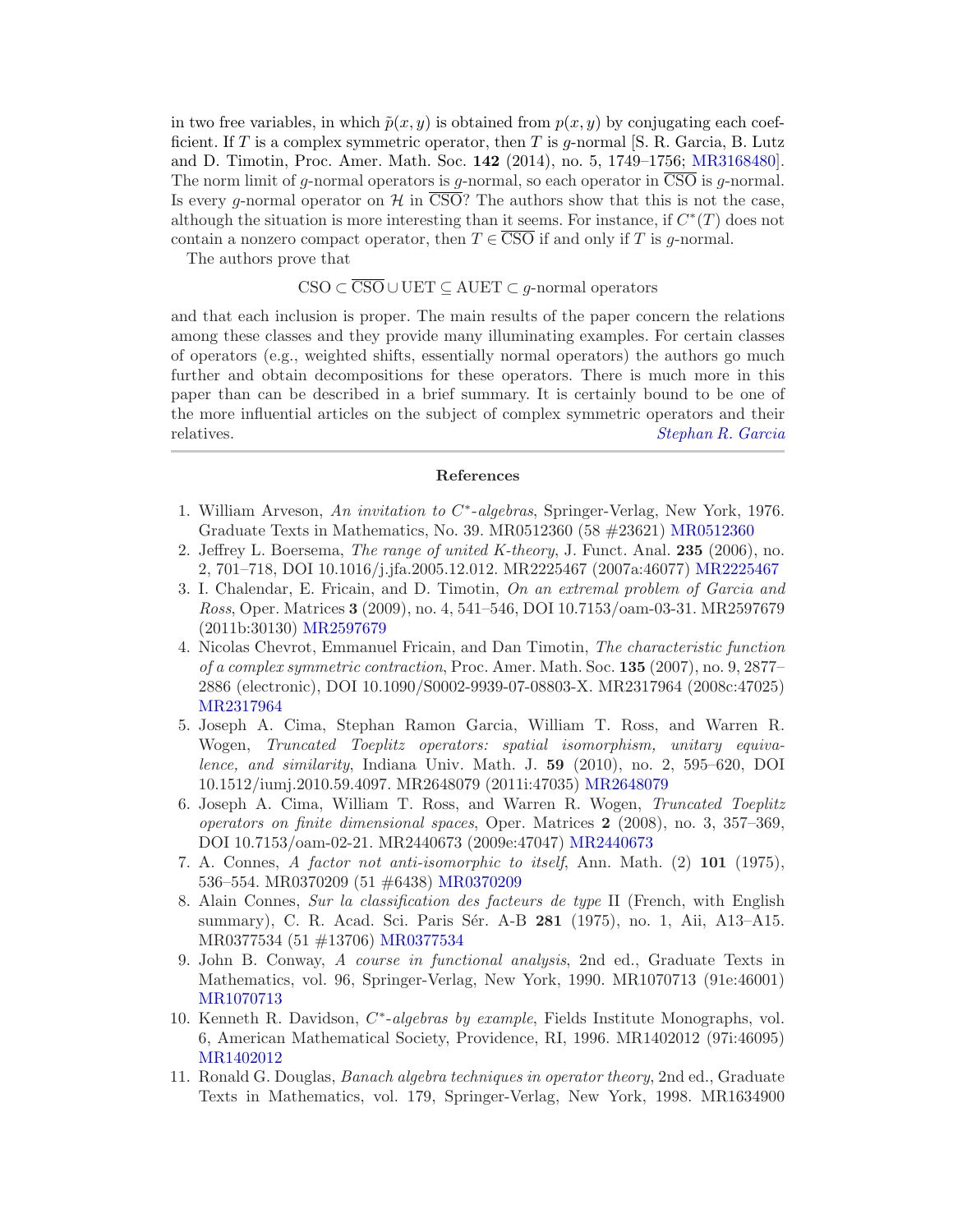(99c:47001) [MR1634900](/mathscinet/pdf/1634900.pdf?pg1=MR&s1=1634900&loc=fromreflist)

- 12. Jun Shen Fang, Chun-Lan Jiang, and Pei Yuan Wu, Direct sums of irreducible operators, Studia Math. 155 (2003), no. 1, 37–49, DOI 10.4064/sm155-1-3. MR1961159 (2003k:47012) [MR1961159](/mathscinet/pdf/1961159.pdf?pg1=MR&s1=1961159&loc=fromreflist)
- 13. Nathan S. Feldman, Essentially subnormal operators, Proc. Amer. Math. Soc. 127 (1999), no. 4, 1171–1181, DOI 10.1090/S0002-9939-99-05053-4. MR1625741 (99m:47028) [MR1625741](/mathscinet/pdf/1625741.pdf?pg1=MR&s1=1625741&loc=fromreflist)
- 14. Stephan R. Garcia, Three questions about complex symmetric operators, Integral Equations Operator Theory 72 (2012), no. 1, 3–4, DOI 10.1007/s00020-011-1931-y. MR2872603 [MR2872603](/mathscinet/pdf/2872603.pdf?pg1=MR&s1=2872603&loc=fromreflist)
- 15. Stephan Ramon Garcia, Bob Lutz, and Dan Timotin, Two remarks about nilpotent operators of order two, Proc. Amer. Math. Soc. 142 (2014), no. 5, 1749–1756, DOI 10.1090/S0002-9939-2014-11944-7. MR3168480 [MR3168480](/mathscinet/pdf/3168480.pdf?pg1=MR&s1=3168480&loc=fromreflist)
- 16. Stephan Ramon Garcia and Daniel E. Poore, On the closure of the complex symmetric operators: compact operators and weighted shifts, J. Funct. Anal.  $264$  (2013), no. 3, 691–712, DOI 10.1016/j.jfa.2012.11.009. MR3003733 [MR3003733](/mathscinet/pdf/3003733.pdf?pg1=MR&s1=3003733&loc=fromreflist)
- 17. Stephan Ramon Garcia and Daniel E. Poore, On the norm closure problem for complex symmetric operators, Proc. Amer. Math. Soc. 141 (2013), no. 2, 549, DOI 10.1090/S0002-9939-2012-11347-4. MR2996959 [MR2996959](/mathscinet/pdf/2996959.pdf?pg1=MR&s1=2996959&loc=fromreflist)
- 18. Stephan Ramon Garcia and Mihai Putinar, Complex symmetric operators and applications, Trans. Amer. Math. Soc.  $358$  (2006), no. 3, 1285–1315 (electronic), DOI 10.1090/S0002-9947-05-03742-6. MR2187654 (2006j:47036) [MR2187654](/mathscinet/pdf/2187654.pdf?pg1=MR&s1=2187654&loc=fromreflist)
- 19. Stephan Ramon Garcia and Mihai Putinar, Complex symmetric operators and applications. II, Trans. Amer. Math. Soc.  $359$  (2007), no. 8, 3913–3931 (electronic), DOI 10.1090/S0002-9947-07-04213-4. MR2302518 (2008b:47005) [MR2302518](/mathscinet/pdf/2302518.pdf?pg1=MR&s1=2302518&loc=fromreflist)
- 20. Stephan Ramon Garcia and William T. Ross, Recent progress on truncated Toeplitz operators, Blaschke products and their applications, Fields Inst. Commun., vol. 65, Springer, New York, 2013, pp. 275–319, DOI 10.1007/978-1-4614-5341-3 15. MR3052299 [MR3052299](/mathscinet/pdf/3052299.pdf?pg1=MR&s1=3052299&loc=fromreflist)
- 21. Stephan Ramon Garcia, William T. Ross, and Warren R. Wogen, C<sup>\*</sup>-algebras generated by truncated Toeplitz operators, Concrete operators, spectral theory, operators in harmonic analysis and approximation, Oper. Theory Adv. Appl., vol. 236, Birkh¨auser/Springer, Basel, 2014, pp. 181–192, DOI 10.1007/978-3-0348-0648-0 11. MR3203060 [MR3203060](/mathscinet/pdf/3203060.pdf?pg1=MR&s1=3203060&loc=fromreflist)
- 22. Stephan Ramon Garcia and James E. Tener, Unitary equivalence of a matrix to its transpose, J. Operator Theory 68 (2012), no. 1, 179–203. MR2966041 [MR2966041](/mathscinet/pdf/2966041.pdf?pg1=MR&s1=2966041&loc=fromreflist)
- 23. Stephan Ramon Garcia and Warren R. Wogen, Complex symmetric partial isometries, J. Funct. Anal. 257 (2009), no. 4, 1251–1260, DOI 10.1016/j.jfa.2009.04.005. MR2535469 (2011g:47005) [MR2535469](/mathscinet/pdf/2535469.pdf?pg1=MR&s1=2535469&loc=fromreflist)
- 24. Stephan Ramon Garcia and Warren R. Wogen, Some new classes of complex symmetric operators, Trans. Amer. Math. Soc.  $362$  (2010), no. 11, 6065–6077, DOI 10.1090/S0002-9947-2010-05068-8. MR2661508 (2011g:47086) [MR2661508](/mathscinet/pdf/2661508.pdf?pg1=MR&s1=2661508&loc=fromreflist)
- 25. T. M. Gilbreath and Warren R. Wogen, Remarks on the structure of complex symmetric operators, Integral Equations Operator Theory 59 (2007), no. 4, 585– 590, DOI 10.1007/s00020-007-1528-7. MR2370050 (2009f:47037) [MR2370050](/mathscinet/pdf/2370050.pdf?pg1=MR&s1=2370050&loc=fromreflist)
- 26. Paul Richard Halmos, A Hilbert space problem book, 2nd ed., Graduate Texts in Mathematics, vol. 19, Springer-Verlag, New York, 1982. Encyclopedia of Mathematics and its Applications, 17. MR675952 (84e:47001) [MR0675952](/mathscinet/pdf/675952.pdf?pg1=MR&s1=0675952&loc=fromreflist)
- 27. Paul R. Halmos, Linear algebra problem book, The Dolciani Mathematical Expositions, vol. 16, Mathematical Association of America, Washington, DC, 1995. MR1310775 (96e:15001) [MR1310775](/mathscinet/pdf/1310775.pdf?pg1=MR&s1=1310775&loc=fromreflist)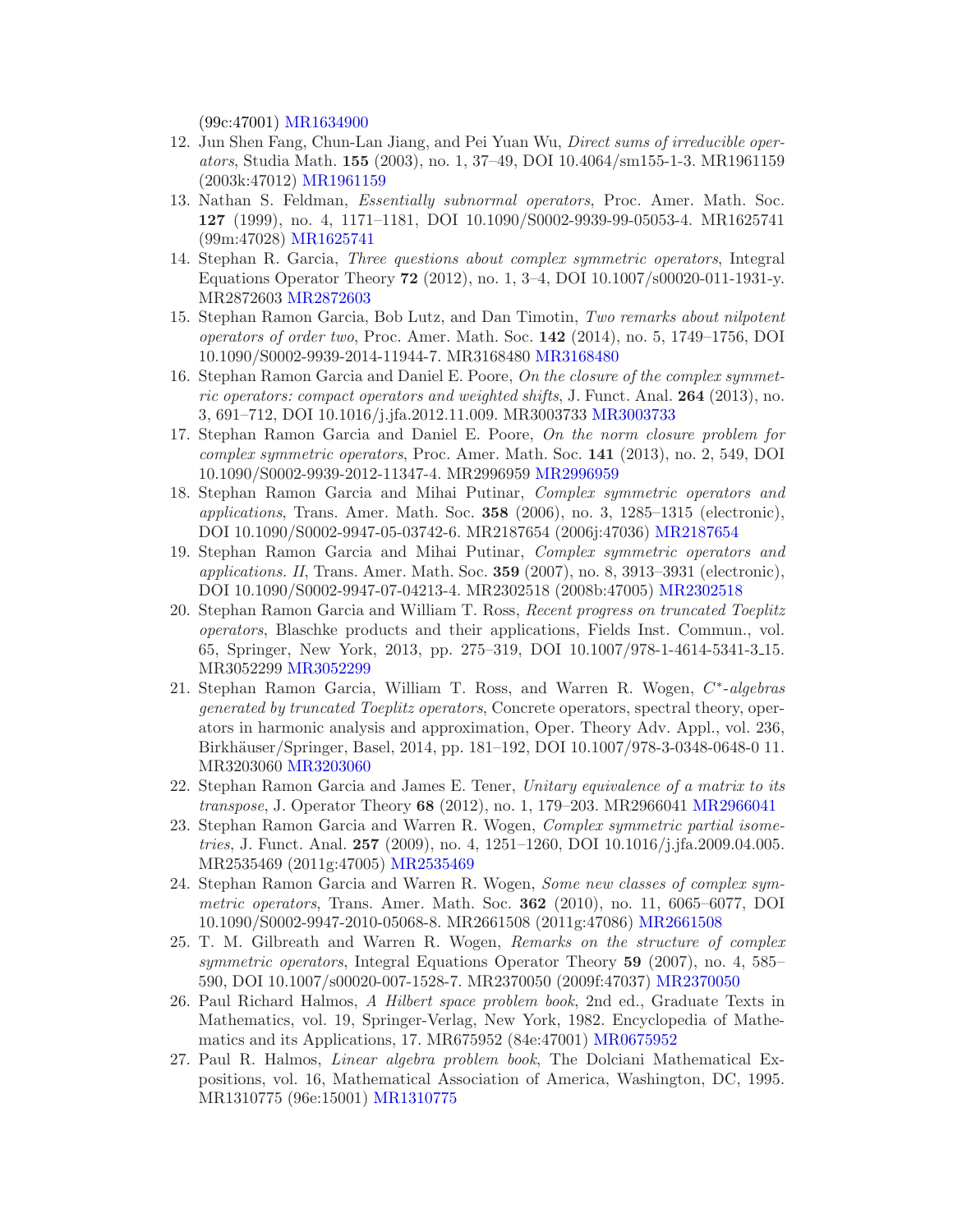- 28. Domingo A. Herrero, Approximation of Hilbert space operators. Vol. 1, 2nd ed., Pitman Research Notes in Mathematics Series, vol. 224, Longman Scientific & Technical, Harlow; copublished in the United States with John Wiley & Sons, Inc., New York, 1989. MR1088255 (91k:47002) [MR1088255](/mathscinet/pdf/1088255.pdf?pg1=MR&s1=1088255&loc=fromreflist)
- 29. Lars Hörmander, An introduction to complex analysis in several variables, 3rd ed., North-Holland Mathematical Library, vol. 7, North-Holland Publishing Co., Amsterdam, 1990. MR1045639 (91a:32001) [MR0344507](/mathscinet/pdf/344507.pdf?pg1=MR&s1=0344507&loc=fromreflist)
- 30. V. F. R. Jones,  $A II_1$  factor anti-isomorphic to itself but without involutory antiautomorphisms, Math. Scand. 46 (1980), no. 1, 103–117. MR585235 (82a:46075) [MR0585235](/mathscinet/pdf/585235.pdf?pg1=MR&s1=0585235&loc=fromreflist)
- 31. Laurent Marcoux, On the distance between unitary orbits of weighted shifts, Trans. Amer. Math. Soc. 326 (1991), no. 2, 585–612, DOI 10.2307/2001775. MR1010887 (91k:47062) [MR1010887](/mathscinet/pdf/1010887.pdf?pg1=MR&s1=1010887&loc=fromreflist)
- 32. Donal P. O'Donovan, Weighted shifts and covariance algebras, Trans. Amer. Math. Soc. 208 (1975), 1–25. MR0385632 (52 #6492) [MR0385632](/mathscinet/pdf/385632.pdf?pg1=MR&s1=0385632&loc=fromreflist)
- 33. N. Christopher Phillips, Continuous-trace C<sup>\*</sup>-algebras not isomorphic to their opposite algebras, Internat. J. Math. 12 (2001), no. 3, 263–275, DOI 10.1142/S0129167X01000642. MR1841515 (2002f:46110) [MR1841515](/mathscinet/pdf/1841515.pdf?pg1=MR&s1=1841515&loc=fromreflist)
- 34. N. Christopher Phillips, A simple separable C<sup>\*</sup>-algebra not isomorphic to its opposite algebra, Proc. Amer. Math. Soc. 132 (2004), no. 10, 2997–3005 (electronic), DOI 10.1090/S0002-9939-04-07330-7. MR2063121 (2005b:46127) [MR2063121](/mathscinet/pdf/2063121.pdf?pg1=MR&s1=2063121&loc=fromreflist)
- 35. Donald Sarason, Algebraic properties of truncated Toeplitz operators, Oper. Matrices 1 (2007), no. 4, 491–526, DOI 10.7153/oam-01-29. MR2363975 (2008i:47060) [MR2363975](/mathscinet/pdf/2363975.pdf?pg1=MR&s1=2363975&loc=fromreflist)
- 36. Nicholas Alexander Sedlock, Properties of truncated Toeplitz operators, ProQuest LLC, Ann Arbor, MI, 2010. Thesis (Ph.D.)–Washington University in St. Louis. MR2736740 [MR2736740](/mathscinet/pdf/2736740.pdf?pg1=MR&s1=2736740&loc=fromreflist)
- 37. N. A. Sedlock, Algebras of truncated Toeplitz operators, Oper. Matrices 5 (2011), no. 2, 309–326, DOI 10.7153/oam-05-22. MR2830601 (2012f:47112) [MR2830601](/mathscinet/pdf/2830601.pdf?pg1=MR&s1=2830601&loc=fromreflist)
- 38. Allen L. Shields, Weighted shift operators and analytic function theory, Topics in operator theory, Amer. Math. Soc., Providence, R.I., 1974, pp. 49–128. Math. Surveys, No. 13. MR0361899 (50 #14341) [MR0361899](/mathscinet/pdf/361899.pdf?pg1=MR&s1=0361899&loc=fromreflist)
- 39. P. J. Stacey, Inductive limit decompositions of real structures in irrational rotation algebras, Indiana Univ. Math. J. 51 (2002), no. 6, 1511–1540, DOI 10.1512/iumj.2002.51.2042. MR1948458 (2004e:46077) [MR1948458](/mathscinet/pdf/1948458.pdf?pg1=MR&s1=1948458&loc=fromreflist)
- 40. P. J. Stacey, Real structure in purely infinite C<sup>\*</sup>-algebras, J. Operator Theory 49 (2003), no. 1, 77–84. MR1978322 (2004c:46111) [MR1978322](/mathscinet/pdf/1978322.pdf?pg1=MR&s1=1978322&loc=fromreflist)
- 41. P. J. Stacey, Real structure in unital separable simple  $C^*$ -algebras with tracial rank zero and with a unique tracial state, New York J. Math. 12 (2006), 269– 273 (electronic). MR2259241 (2007h:46071) [MR2259241](/mathscinet/pdf/2259241.pdf?pg1=MR&s1=2259241&loc=fromreflist)
- 42. P. J. Stacey, Antisymmetries of the CAR algebra, Trans. Amer. Math. Soc. 363 (2011), no. 12, 6439–6452, DOI 10.1090/S0002-9947-2011-05263-3. With an appendix by Jeffrey L. Boersema and N. Christopher Phillips. MR2833562 (2012e:46131) [MR2833562](/mathscinet/pdf/2833562.pdf?pg1=MR&s1=2833562&loc=fromreflist)
- 43. Erling Størmer, On anti-automorphisms of von Neumann algebras, Pacific J. Math. 21 (1967), 349–370. MR0212584 (35 #3455) [MR0212584](/mathscinet/pdf/212584.pdf?pg1=MR&s1=0212584&loc=fromreflist)
- 44. Xiaohuan Wang and Zongsheng Gao, A note on Aluthge transforms of complex symmetric operators and applications, Integral Equations Operator Theory 65 (2009), no. 4, 573–580, DOI 10.1007/s00020-009-1719-5. MR2576310 (2011c:47003) [MR2576310](/mathscinet/pdf/2576310.pdf?pg1=MR&s1=2576310&loc=fromreflist)
- 45. Sergey M. Zagorodnyuk, On a J-polar decomposition of a bounded operator and